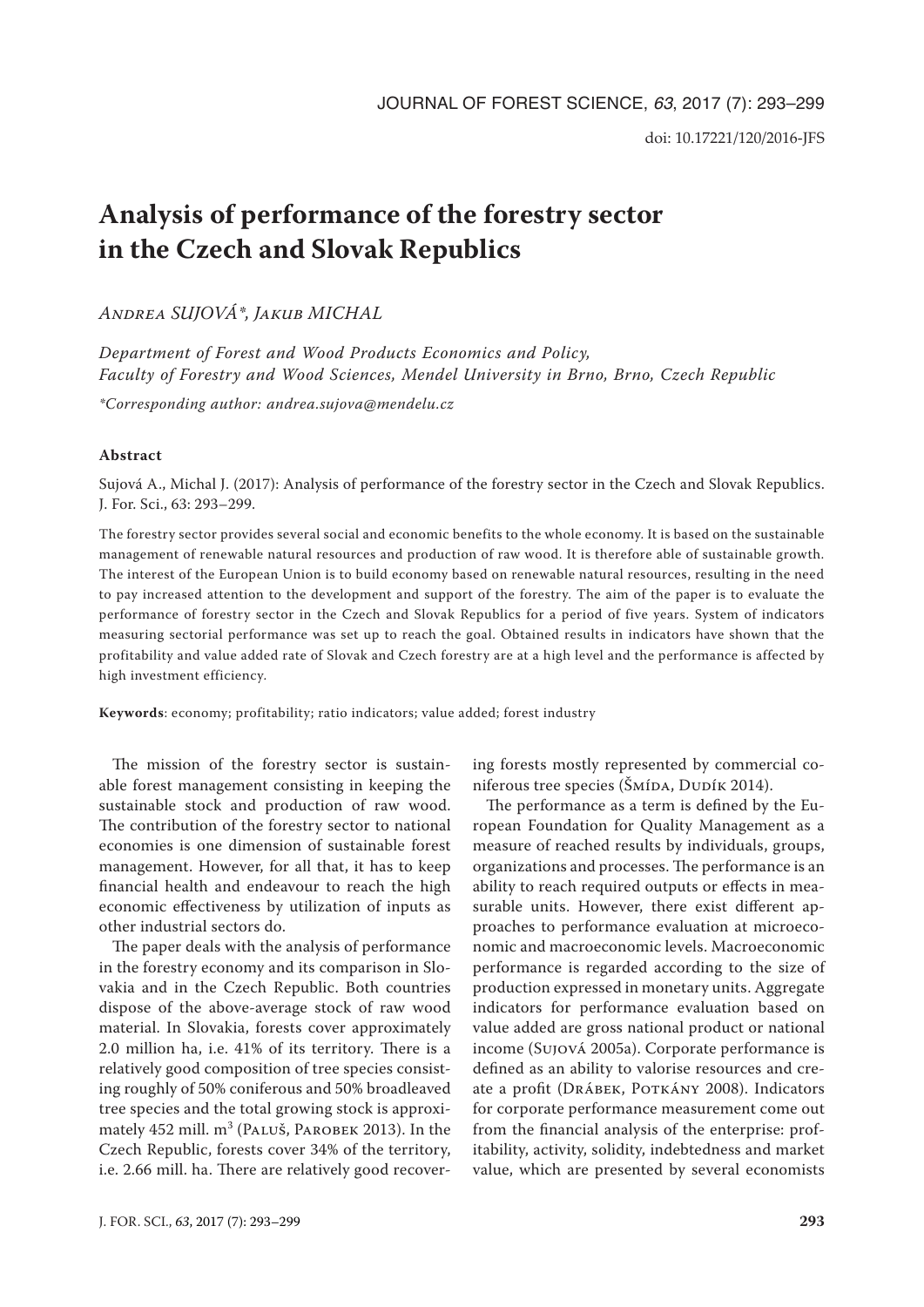(Kislingerová, Hnilica 2005; Vlachynský 2006). Among modern performance indicators of the enterprise belong indicators based on value added: economic value added, market value added, stakeholder value added (Wagner 2009).

Performance evaluation of the sector is based on an interconnection of macro and microeconomic evaluation on the sectorial principle. The resource base is the scale of economic indicators of the sector. In official structural statistics the Eurostat International statistical databases present some indicators of the sectors related to labour productivity, profitability, value added rate, investment rate on output. In the study of FAO (2014), the economic contribution of the forestry sector is measured by the following three indicators: employment in the sector; valueadded (i.e. the forestry sector's contribution to GDP); and the value of forest product exports and imports (i.e. the sector's contribution to trade balances).

The performance of a forest-based sector from the view of investment effectiveness and investment rate is analysed in several scientific studies by Merková et al. (2012), Yang et al. (2014), when the influence of investment on the growth of value added and labour productivity was proved. The issue of investment effectiveness in the forest-based industry was presented also in the study of experts from Croatia and Slovenia (Ojurović et al. 2013). The study of KOEBEL et al. (2016) dealing with the trade performance of the wood product sector considers the total factor productivity and average labour cost as the indicators reflecting industrial performance. According to Yang et al. (2016), the total factor productivity is an important means to evaluate the efficiency of technical elements in forestry enterprises.

The analysis of input-output efficiency of forestry based on a Data Envelopment Analysis model provided by Zhang et al. (2016) includes six forestry input-output indices: forestry investment in fixed assets, number of employees at the end of the year in forestry sectors, planting area, proportion of forestry industrial structure, output value of forestry industry and the rate of woody plant cover.

Economic results of the Slovak and Czech forestry are annually published in so called "Green Reports". Economic analysis and competitiveness of the Slovak forest-based sector were dealt with by Sujová, who published the results in several scientific papers and monographs (Sujová 2005b; Sujová et al. 2015a, b), and by HAJDÚCHOVÁ and HLAVÁČKOVÁ (2014). An economic analysis of the Czech forestry, focused on traditional indicators of profitability, was provided by Kupčák in several publications (Kupčák 2004, 2008; Kupčák, Pek 2015).

The aim of the present paper is to determine suitable indicators of the sector's performance and to evaluate the performance of forestry in Slovakia and in the Czech Republic by the analysis of obtained values of the indicators for the period 2010–2014.

#### **MATERIAL AND METHODS**

The material necessary for obtaining relevant outputs was gathered by secondary research based on the review and analysis of the available scientific literature which deals with the topic and by processing statistical data on economic indicators in forestry sectors in the Czech and Slovak Republics. The analysis of knowledge in the literature has shown that performance is evaluated by different indicators at the micro and macro level. On that basis, a system of ratio indicators suitable for the sector's performance evaluation was created by the authors.

The first group of indicators is focused on profitability of the sector. The indicators are based on a comparison of economic result (ER) with the amount of resources used for its creation [return on sales, return on investment (ROI), return on costs]. The positive results are considered plus values with upward trend. The profitability (*R*) is calculated in Eq. 1:

$$
R = \frac{ER}{\text{resource}} \times 100 \, (\%) \tag{1}
$$

Another indicator of profitability is the rate of profitability (RR) which expresses the rate of covering the costs by sales and is calculated in Eq. 2:

$$
RR = \frac{\text{sales}}{\text{costs}}(EUR)
$$
 (2)

The second group of indicators is based on the creation of value added: value added per employee, per one enterprise in the sector and the rate of value added (RVA) which indicates the percentage rate of value added (VA) in sales (S) and is calculated in Eq. 3:

$$
RVA_s = \frac{VA}{sales} \times 100 \, (\%) \tag{3}
$$

The third group of indicators concerns the evaluation of effectiveness in labour utilization:

(*i*) Labour productivity (LP), calculated in Eq. 4, has several modifications, it expresses rate of sales, production, profit, costs or value added per one employee of the sector: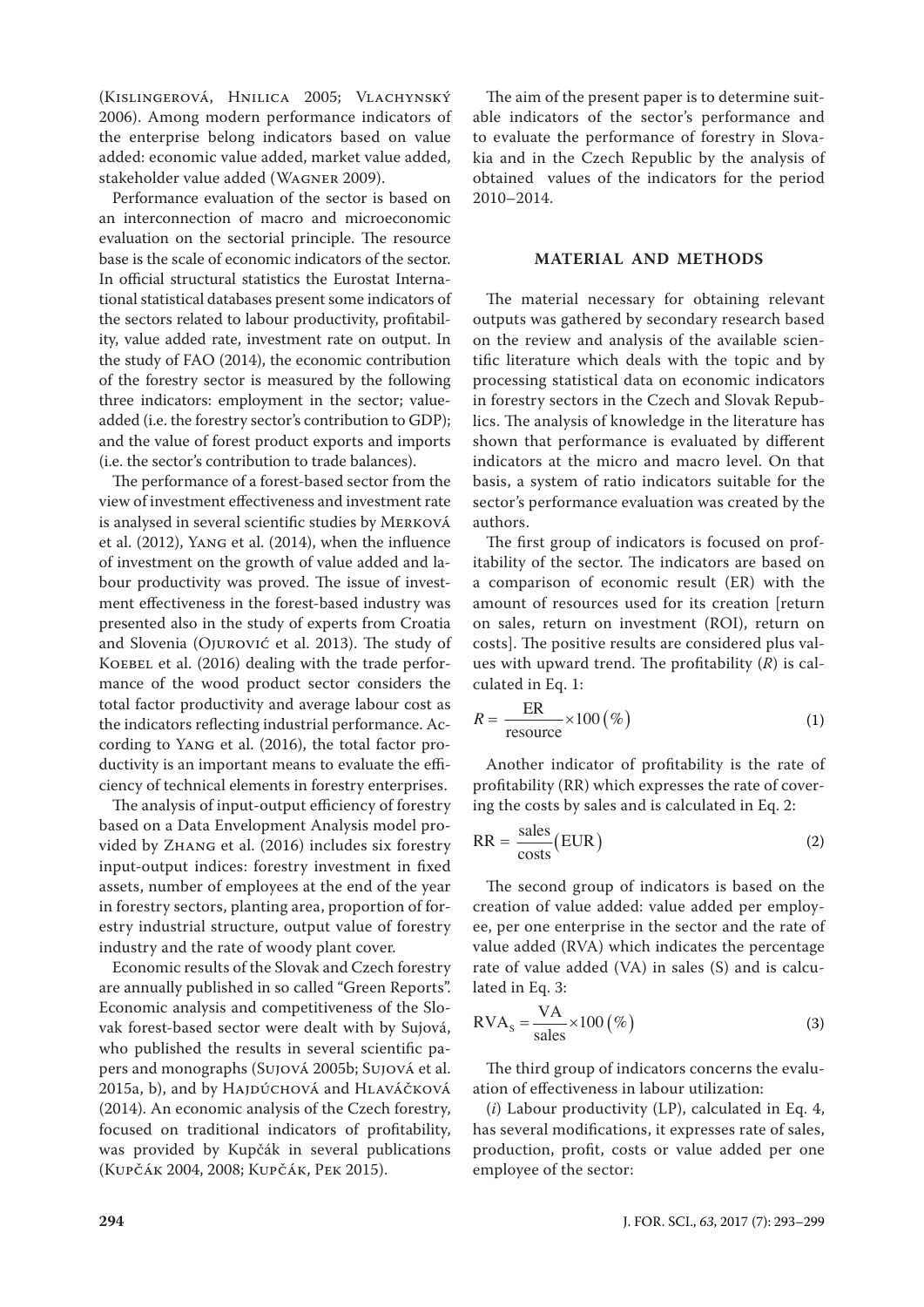$$
LP = \frac{\text{economic output}}{\text{number of employees}} (EUR)
$$
 (4)

(*ii*) The rate of labour productivity (RLP) indicates the number of employees per one monetary unit of sales and it is calculated in Eq. 5:

$$
RLP_s = \frac{number\ of\ employees}{sales} (No.\ of\ persons\ per\ EUR\ of\ sales) (5)
$$

(*iii*) Marginal labour productivity (MLP) indicates the accrual of financial value of the sector (sales, production, profit, value added) by increasing the employment by one employee, calculated in Eq. 6:

$$
MLP = \frac{\Delta \text{ economic indicator}}{\Delta \text{ number of employees}} (EUR)
$$
 (6)

The results of the MLP indicator mean that if MLP > 0, an increase in the number of employees brings about an increase in economic indicators of the sector and if  $MLP < 0$ , an increase in the number of employees results in a decrease in economic indicators of the sector.

The fourth group of ratio indicators of the sector's performance is represented by indicators of investment effectiveness:

(*i*) Investment rate (IR) shows what proportion of the generated resources is invested. It can be calculated as a share of investment (I) in revenues (R) and profit (P), as Eqs. 7 and 8:

$$
IR_s = \frac{\text{investment}}{\text{sales}} \text{ (EUR)} \tag{7}
$$

$$
IR_{P} = \frac{\text{investment}}{\text{profit}} (EUR)
$$
 (8)

(*ii*) Efficiency of investment (EI) presents the effectiveness of capital utilization. It indicates what value of economic output (sales, production, value added) is created by one invested monetary unit, as Eq. 9:

$$
EI = \frac{\text{output of a sector}}{\text{investment}} (EUR)
$$
 (9)

(*iii*) Marginal efficiency of investment represents the impact of investment on changes in the economic output of the sector. It expresses the additional output value of the industry (sales, production, value added, profit, equity) generated by unit of investment. It is calculated as Eq. 10:

$$
MEI = \frac{\Delta \text{ output of a sector}}{\text{ investment in } t - 1} (EUR)
$$
 (10)

where:

 $t -$ year,  $t - 1$  – previous year.

The results of the MEI indicator mean that if MEI > 0, the investment causes an increase of the economic indicator of the sector and if MEI < 0, the investment causes a decrease of the economic indicator of the sector. If  $|MEI| > 1$ , we speak about the multiplier effect of investment.

The calculation of the individual indicators was applied to the forestry industry in the Czech and Slovak Republics. Input data were annual economic indicators of the forestry industry: sales, costs, value added, economic result before taxation, number of employees, investment. The data source was information from Green Reports published by Ministry of Agriculture and Rural Development of the Slovak Republic (2013, 2015) and Information on Forests and Forestry in the Czech Republic published by Ministry of Agriculture of the Czech Republic (2015). Economic indicators in the Czech Republic were converted to euro by the average rate of the European Central Bank.

#### **RESULTS**

When evaluating the performance of a sector it is necessary to use not only absolute economic indicators but also ratio indicators. The values of ratio indicators measuring the performance of the forestry sector in Slovakia and in the Czech Republic for the five-year period from 2010 to 2014 are presented in Table 1.

Positive values of profitability in Table 1 show a positive result. Markedly higher profitability is reached in the forestry of the Czech Republic, it is fivefold higher than in Slovakia, while the development trend is also positive, an upward trend. The profitability was doubled during the five- year period. The best results are reached in return on investment; it is at the level or 230–635%. The sales cover a doubled amount of costs. The profitability in the Slovak forestry is also growing, but a maximal value is 9.7% by return on sales and 10.7% by return on costs. Return on investment is over 100%, however after a marked triple increase in 2011 from 57.4 to 156%, there was a fall to 129% during the next two years. Costs are covered by sales at a lower rate, only by 10%.

The rate of value added in the Czech Republic is double in comparison with the Slovak forestry. The rate of value added in relation to sales in the Czech Republic after an increase from 70 to 81% in 2010 was maintained at the level 83% of sales. The value added is higher than the sales represented by the sale of raw wood and has a positive upward trend.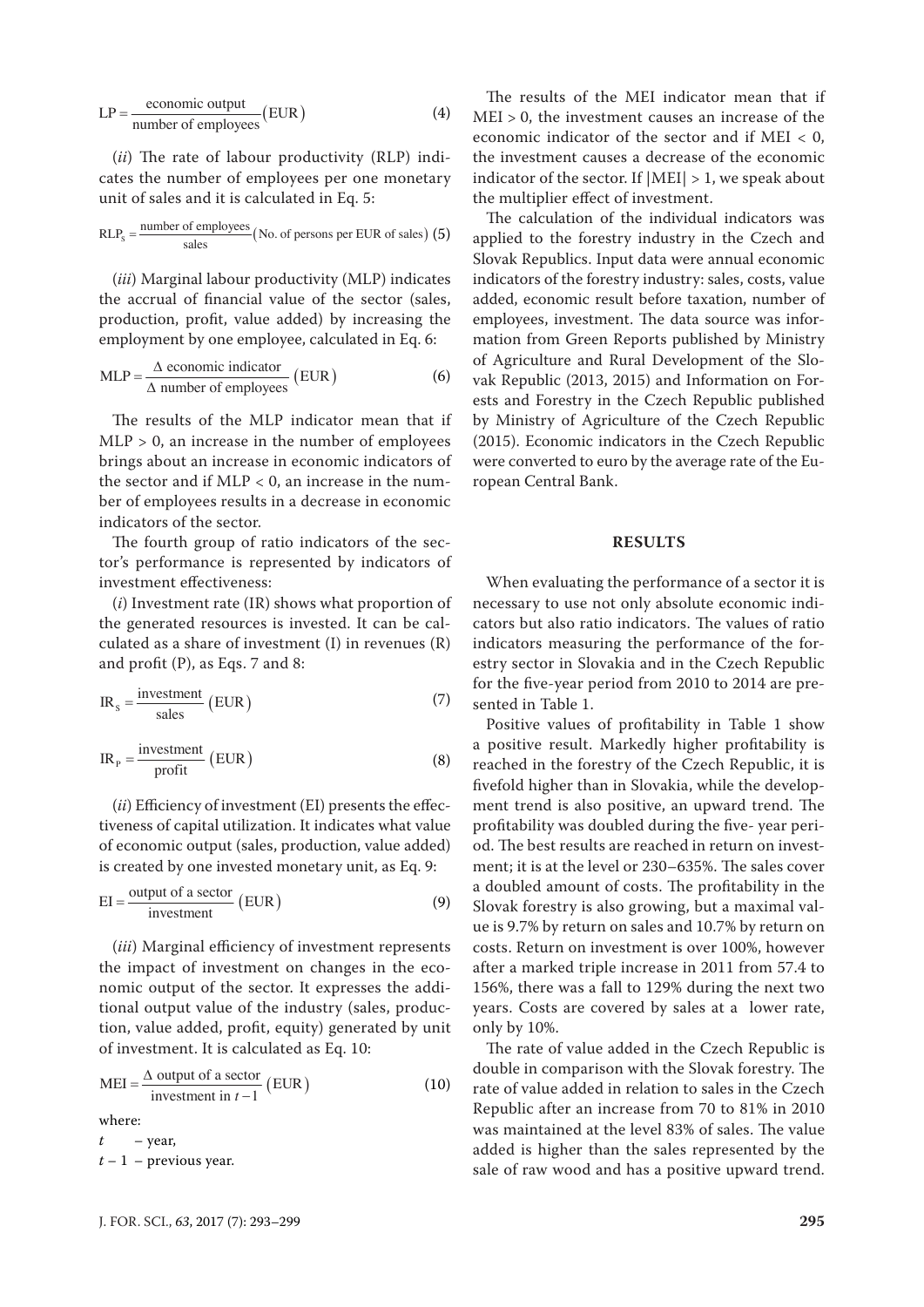| Table 1. Performance indicators of the forestry sector in the Slovak and Czech Republics |  |
|------------------------------------------------------------------------------------------|--|
|------------------------------------------------------------------------------------------|--|

| Indicator                                       | Slovakia |               |         |         |         | Czech Republic |         |         |       |              |
|-------------------------------------------------|----------|---------------|---------|---------|---------|----------------|---------|---------|-------|--------------|
|                                                 | 2010     | 2011          | 2012    | 2013    | 2014    | 2010           | 2011    | 2012    | 2013  | 2014         |
| Profitability                                   |          |               |         |         |         |                |         |         |       |              |
| ROS(%)                                          | 3.8      | 8.9           | 8.1     | 6.7     | 9.7     | 15.2           | 21.0    | 22.9    | 20.6  | 30.2         |
| ROI (%)                                         | 57.4     | 156.3         | 145.1   | 129.0   | 140.5   | 230.5          | 322.6   | 325.8   | 340.9 | 634.6        |
| ROC(%)                                          | 3.9      | 9.8           | 8.8     | 7.2     | 10.7    | 24.2           | 38.1    | 41.2    | 38.9  | 68.0         |
| RR (EUR)                                        | 1.04     | 1.10          | 1.09    | 1.07    | 1.11    | 1.59           | 1.82    | 1.80    | 1.89  | 2.25         |
| RVA <sub>s</sub> (%)                            | 38.1     | $41.0\,$      | 48.8    | 51.3    | 50.2    | 70.3           | 81.1    | 84.6    | 83.0  | 82.9         |
| Labour productivity                             |          |               |         |         |         |                |         |         |       |              |
| $LPs$ (mill. EUR)                               | 51.8     | 62.8          | 55.7    | 58.0    | 68.7    | 78.9           | 90.8    | 95.1    | 95.2  | 98.3         |
| $LP_0$ (mill. EUR)                              | 40.7     | 50.0          | 44.2    | 47.4    | 55.4    | 53.2           | 61.9    | 65.7    | 60.9  | 65.9         |
| $LP_p$ (mill. EUR)                              | 2.0      | 5.6           | 4.5     | 3.9     | 6.7     | 12.0           | 19.1    | 21.8    | 19.6  | 29.7         |
| $LP_{VA}$ (mill. EUR)                           | 19.7     | 25.8          | 27.2    | 29.8    | 34.5    | 55.5           | 73.6    | 80.5    | 79.0  | 81.5         |
| $LP_C$ (mill. EUR)                              | 49.8     | 57.2          | 51.2    | 54.1    | 62.0    | 49.6           | 50.0    | 52.9    | 50.4  | 43.7         |
| $RLP_s$ (No. of persons per mill. EUR of sales) | 19       | 16            | 18      | 17      | 15      | 13             | 11      | 11      | 11    | 10           |
| $MLP_S$ (mill. EUR)                             | $-0.15$  | $-0.11$       | $-0.24$ | 0.03    | $-0.18$ | $-0.25$        | $-0.09$ | $-0.08$ | 0.09  | $-2.09$      |
| $MLP_p$ (mill. EUR)                             | $-0.01$  | $-0.05$       | $-0.04$ | 0.01    | $-0.06$ | $-0.15$        | $-0.09$ | $-0.09$ | 0.09  | $-7.08$      |
| <b>Investment</b> rate                          |          |               |         |         |         |                |         |         |       |              |
| $IR_{S}$ (EUR)                                  | 0.07     | 0.06          | 0.056   | 0.05    | 0.07    | 0.07           | 0.07    | 0.07    | 0.06  | 0.05         |
| $IR_p$ (EUR)                                    | 1.74     | 0.64          | 0.69    | 0.78    | 0.71    | 0.43           | 0.31    | 0.31    | 0.29  | 0.16         |
| <b>Investment efficiency</b>                    |          |               |         |         |         |                |         |         |       |              |
| $EI_{VA}$ (EUR)                                 | 5.78     | 7.22          | 8.72    | 9.89    | 7.28    | 10.66          | 12.45   | 12.02   | 13.74 | 17.40        |
| $EI_{S}$ (EUR)                                  | 15.19    | 17.58         | 17.87   | 19.27   | 14.51   | 15.15          | 15.35   | 14.21   | 16.56 | 20.99        |
| $MEI_{p}$ (EUR)                                 | 0.20     | $-53.1$       | 2.50    | 2.67    | 1.63    | 19.29          | 18.62   | 3.56    | 2.51  | $-9.41$      |
| $MEIs$ (EUR)                                    |          | $4.06 - 115$  | 15.14   | 7.28    | 5.04    | 31.74          | 18.70   | 3.23    | 2.69  | $-2.78$      |
| $MEI_{VA}$ (EUR)                                |          | $-0.24 -72.3$ | $-5.41$ | $-0.19$ | 2.09    | 22.73          | 42.38   | 7.89    |       | $3.56 -2.22$ |

ROS – return on sales, ROI – return on investment, ROC – return on costs, RR – rate of profitability, RVA – rate of value added, S – sales, LP<sub>S</sub> – rate of sales, LP<sub>O</sub> – rate of production, LP<sub>p</sub> – rate of profit, LP<sub>VA</sub> – rate of value added, LP<sub>C</sub> – rate of costs, RLP – rate of labour productivity, MLP<sub>s</sub> – marginal labour productivity on sales, MLP<sub>p</sub> – marginal labour productivity on profit, IR<sub>S</sub> – investment rate on sales, IR<sub>P</sub> – investment rate on profit, EI<sub>VA</sub> –efficiency of investment by value added,  $EI_s$  – efficiency of investment by sales, MEI<sub>p</sub> – marginal efficiency of investment by profit, MEI<sub>s</sub> – marginal efficiency of investment by sales,  $MEI_{VA}$  – marginal efficiency of investment by value added

The share of value added in sales in Slovakia was slightly increasing from 38 to 50%, while the net value added was by 5% lower than the gross one.

The number of employees was decreasing in both countries in the monitored period. The labour productivity was therefore increasing, in the Czech Republic it was higher than in Slovakia. In the Czech forestry, labour productivity is the highest in relation to sales, it was gradually increasing from 79 to 98 mill. EUR and stagnation occurred in 2013 due to a decrease of sales. A noticeable increase of labour productivity was observed in relation to profit, when profit per employee rose during five years by 18 mill. EUR to the level of 29.7 mill. EUR. The highest increase of labour productivity, by 36 mill. EUR, was noticed in relation to value added. The results of marginal labour productivity showed that a decrease of the number of employees affected an increase of sales and a small rise of

profit. The exception was the year 2013, when a decrease of the number of employees was followed by a decrease in the performance of the forestry sector, however in the next year a noticeable performance increase was registered. Costs per employee were gradually increasing from 49.6 mill. EUR in 2010 to 52.9 mill. EUR in 2012, however in the last two years costs markedly fell to 43.7 mill. EUR. The number of employees for the creation of 1 mill. EUR of sales is stable at the level of 10–11 employees. In the Slovak forestry, costs per employee were increasing from 49.8 to 62 mill. EUR. The number of employees for the creation of 1 mill. EUR of sales is 17 persons on average. These higher values were caused by much lower labour productivity than in the Czech Republic. Labour productivity in relation to sales gradually increased from 51.8 to 68.7 mill. EUR in 2014, i.e. by 17 mill. EUR except the year 2012, when the number of employees increased. In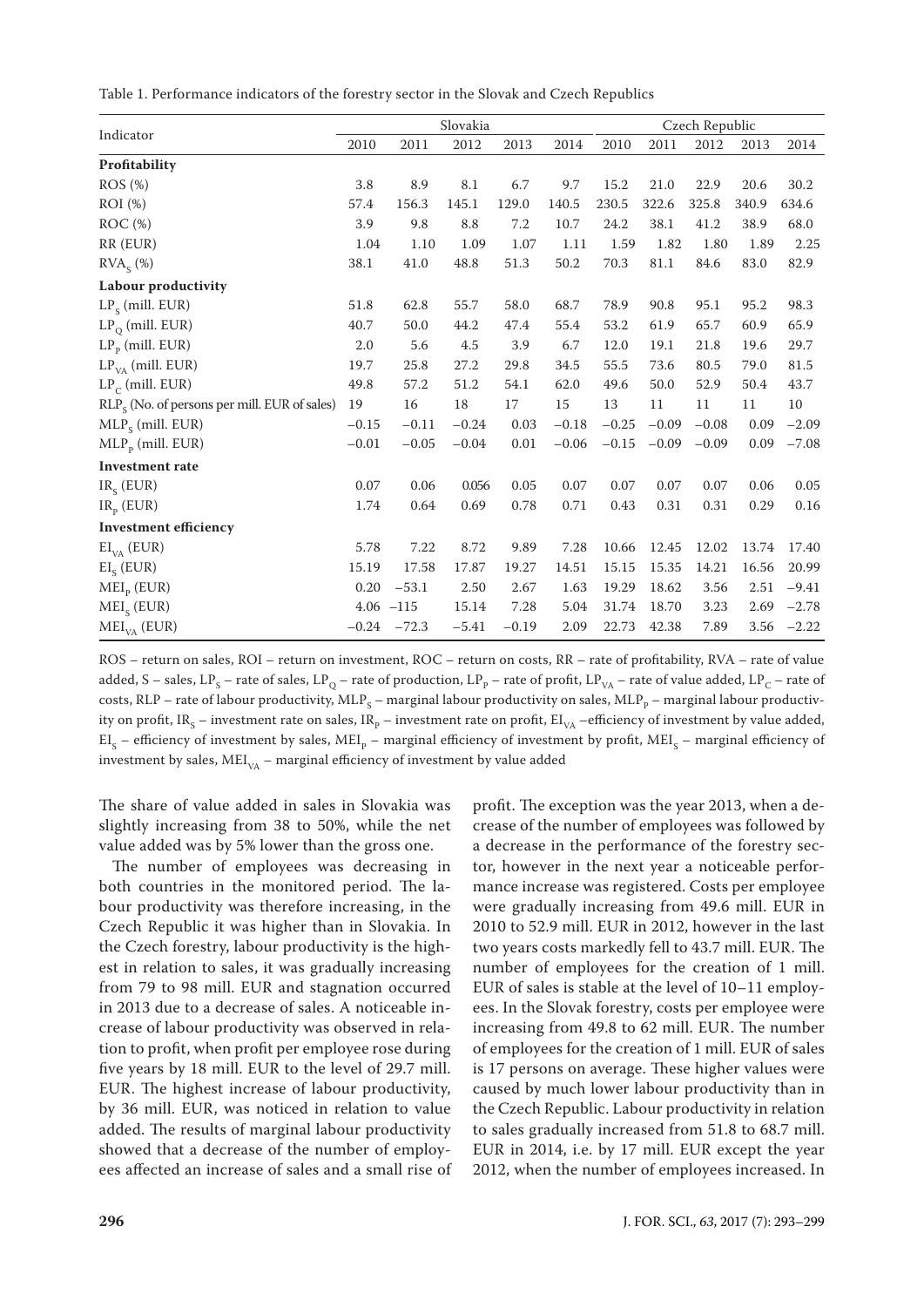relation to value added, the labour productivity was gradually increasing, by 15 mill. EUR during the five-year period and reached the level of 34 mill. EUR. The effect of a change in the number of employees on the sector performance is also opposite in Slovakia, however, the intensity of the influence is smaller. The influence of an increase in the number of employees on a decrease in sales was more pronounced. The decline in sales continued in 2013 in spite of a decrease in the number of employees.

The last group of indicators concerns investment effectiveness. In the Czech forestry 7% of sales is invested, however, in 2013 and 2014 there was a decline by 2%. A marked decline was in the investment rate in relation to profit, which fell from 43 to 16% despite the gradual profit increase. In Slovakia, an investment rate in relation to sales is comparable with the Czech Republic. The difference is in a much higher investment rate in relation to profit which is at a level of 70% of the profit. As for results of investment efficiency in the Czech forestry, one invested euro created 10.6–17.4 EUR in value added and 15–21 EUR in sales. In Slovakia, investment efficiency in relation to value added is lower, at a level of 5.78–7.28 EUR. After the positive generation of sales from 15 to 19.3 EUR, there was a marked decrease to 14.5 EUR in 2014. Results of marginal investment efficiency showed that investment in the Czech Republic had a multiplier effect on an increase in the forestry sector performance in 2010 and 2011. However, despite the marked investment increase in 2012, there was a decline in the sector performance in 2013. In Slovakia, the investment had a multiplier effect on an increase in sales and slightly on value added. A noticeable increase of investment in 2011 and its lower amount in the next years caused a decrease of sales and profit in 2013 and 2014.

## **DISCUSSION**

Development of the analysed economic indicators in the forestry sector showed comparable trends in the Czech Republic and in Slovakia. The decrease of the sector performance was noticed in 2012 and 2013 in Slovakia and only in 2013 in the Czech Republic. The decrease was periodical, in a three-year cycle, which was proved also in China forestry as reported by Yang et al. (2014).

The profitability of Czech forestry companies analysed by Levá et al. (2016) comes out from the Amadeus database including 55 entities. It was based on the indicator return on equity (ROE) and showed an average value of 12.6%. Compared to the analysis of

state forest enterprises provided by Kupčák (2004), the results of ROE indicate higher values than in the analysed sample of 55 entities by Levá et al. (2016). The indicator ROE, which was not included in this study, completes the view on profitability in the forestry sector. The rate of profitability was called efficiency by Kupčák (2004) and the state forest company of the Czech Republic showed lower values than in this study. Its level at 1.04 is comparable with results of the Slovak forestry sector. Return on sales (3.8%) in the Czech state forestry sector presented by Kupčák (2004) is much lower than in the whole Czech forestry sector, but comparable with the Slovak forestry including private companies. The interesting results were found out in return on investment, especially in the Czech forestry, which indicates the ability of investment to generate a multiplied profit increase. The indicator ROI was not included in the analyses of other authors. The forestry sector is a producer of raw wood and represents the first link in a wood processing chain and from this fact, a high level of creating value added results. It was confirmed by results of the Czech forestry where value added is above revenues. It indicates that value added is created not only by the production of wood, but also by further supplied products. However, in the Slovak forestry, the situation is not the same because the rate of value added is only 50% of sales. It can be connected with higher costs than in the Czech forestry. Compared to results of the wood processing industry analysed by Sujová et al. (2015b), the value added rate is much lower than in the forestry sector, it reached only the one-third level in both countries.

Labour force is utilized more effectively in the Czech Republic, where labour productivity is higher and the number of employees for the creation of sales is lower, and also costs per employee. In 2013, despite the lower number of employees the labour productivity also decreased. Labour productivity in Slovak and Czech forestry sectors has not been yet analysed in any work by means of the group of indicators used in this work. In comparison with results of the wood processing industry analysed by Sujová et al. (2015b), the labour productivity is lower by 30% in Slovakia, but there is a minimal difference in labour productivity between the forestry and wood processing sector in the Czech Republic.

As for investment, a higher share of investment in the creation of profit (70%) was noticed in the Slovak forestry, while in the Czech Republic the investment accounts for only 20% of profit. It can be concluded that forestry in the Czech Republic uses mostly subsidies and other external financial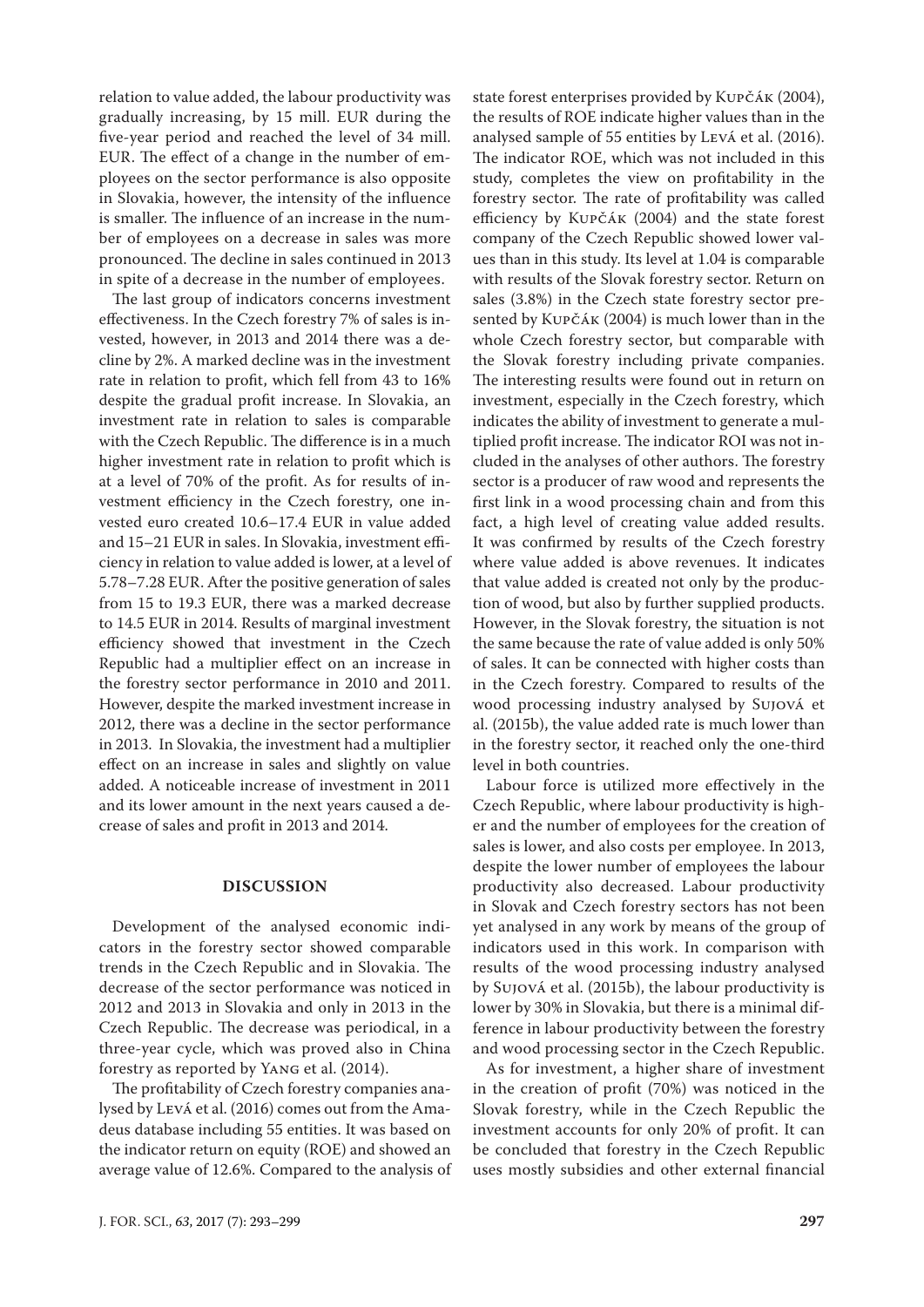resources while investment can generate higher positive changes of economic results. The obtained results cannot be compared with works of other authors due to no available information about the existence of such studies.

More authors (HAJDÚCHOVÁ, HLAVÁČKOVÁ 2014; KOEBEL et al. 2016; ZHANG et al. 2016) advise to take into consideration also median values of indicators when assessing the performance of the sector because they are not affected by extreme values. Some limitations can be seen by measuring marginal indicators: marginal labour productivity and marginal efficiency of investment. For their measuring, it is necessary to keep the value of all other inputs fixed and it requires to modify input data. Some authors (Koebel et al. 2016; Yang et al. 2016) recommend using total factor productivity to measure performance in this context.

## **CONCLUSIONS**

The analysis of the level and development of performance of the forestry sector in the Czech Republic and in Slovakia brought the following findings:

- (*i*) The sector shows a high rate of value added creation, which has been increasing and is above the amount of sales;
- (*ii*) The forestry sector of both countries is profitable, it is able to create a stable growing level of profit;
- (*iii*) Labour productivity has a positive upward trend, however in Slovakia there is still a high rate of employment which causes higher labour costs and lower ability to create value added and profit in the forestry sector.

The positive factor influencing the performance of the sector is a high investment profitability, which is supported by the utilization of external financial resources. An increase of investment affects mostly an increase of production and value added, a lower effect is on sales and profit. The analysis and comparison of results of performance have shown that performance growth in the Slovak and Czech forestry sector can be achieved especially by an increase of investment. A decrease of the number of employees has much lower effects on the sector performance. An interesting finding is that much higher performance in Slovakia is achieved in a non-state sector, while in the Czech Republic it is in a state sector.

The results of the presented analysis can be considered to be an average of the forestry sector and a benchmark by assessing the performance of individual forestry subjects.

### **References**

- Drábek J., Potkány M. (2008): Ekonomika podniku. Zvolen, Technical University in Zvolen: 112.
- FAO (2014): Contribution of the Forestry Sector to National Economies, 1990–2011. Forest Finance Working Paper FSFM/ACC/09. FAO, Rome: 168.
- Hajdúchová I., Hlaváčková P. (2014): Vplyv globálnej ekonomiky na lesnícko-drevársky sektor v českej a slovenskej republike. Acta Facultatis Xylologiae Zvolen, 56: 135–146.
- Kislingerová E., Hnilica J. (2005): Finanční analýza. Prague, C.H. Beck: 137.
- Koebel B.M., Level A.L., Nguyen-Van P., Purohoo I., Guinard L. (2016): Productivity, resource endowment and trade performance of the wood product sector. Journal of Forest Economics, 22: 24–35.
- Kupčák V. (2004): Rentabilita státních podniků v lesním hospodářství ČR. Lesnická práce, 8: 15–17.
- Kupčák V. (2008): Lesy a jejich význam při rozvoji regionů v České republice. In: Financovanie 2008 lesy – drevo. Zborník vedeckých prác, Zvolen, Nov 27, 2008: 1–8.
- Kupčák V., Pek R. (2015): The level of the wood raw material base processing in the Czech Republic. Procedia Economics and Finance, 34: 557–564.
- Levá M., Čermáková H., Stárová M., Vostrovská H. (2016): The assessment of forestry companies in the Czech Republic with focus on profitability. Journal of Forest Sciences, 62: 116–125.
- Merková M., Drábek J., Jelačić D. (2012): Determinants of effects of foreign direct investment in terms of Slovak Republic and wood-processing industry of Slovakia. Drvna Industrija: Scientific Journal of Wood Technology, 63: 129–142.
- Ministry of Agriculture and Rural Development of the Slovak Republic (2013): Správa o lesnom hospodárstve v Slovenskej republike za rok 2012. Zelená správa. Available at http://www.mpsr.sk/download.php?fID=7840 (accessed May 18, 2016).
- Ministry of Agriculture and Rural Development of the Slovak Republic (2015): Správa o lesnom hospodárstve v Slovenskej republike za rok 2014. Zelená správa. Available at http://www.mpsr.sk/download.php?fID=10048 (accessed May 18, 2016).
- Ministry of Agriculture of the Czech Republic (2015): Information on Forests and Forestry in the Czech Republic by 2014. Prague, Ministry of Agriculture of the Czech Republic: 28.
- Ojurović R., Moro M., Šegotić K., Grladinović T., Oblak L. (2013): Analysis of the investment in wood processing and furniture manufacturing entities by key factors of competitiveness. Drvna Industrija: Scientific Journal of Wood Technology, 64: 131–137.
- Paluš H., Parobek J. (2013): Changing patterns of roundwood deliveries in Slovakia. In: Jelačić D. (ed.): Markets for Wood and Wooden Products. Zagreb, WoodEMA i.a.: 77–91.